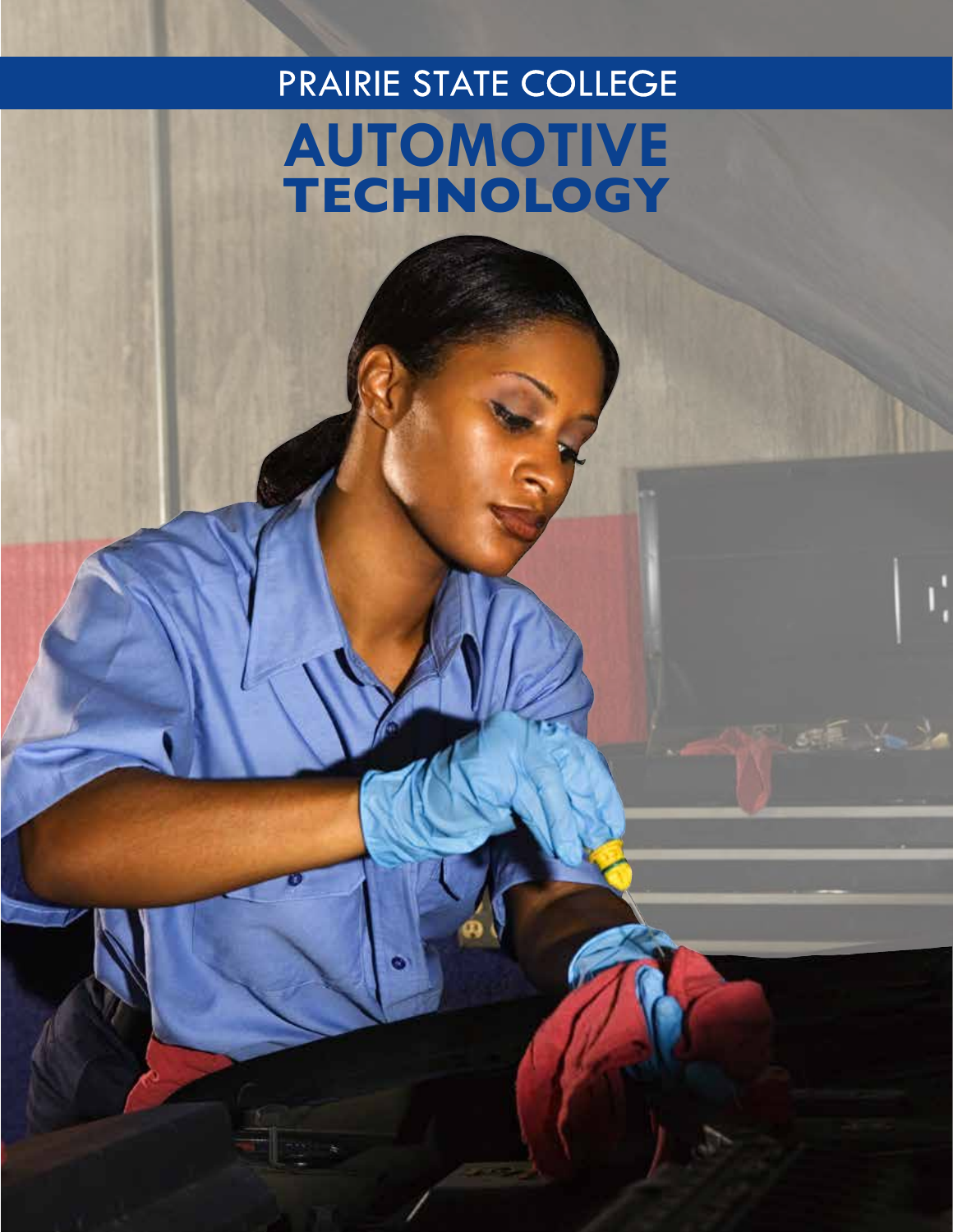### **automotive technology at Prairie State College**

A career in automotive technology offers students an opportunity to learn high-tech skills using computerized diagnostic tools and engine analyzers to service vehicles. Students can earn a certificate in a specialty, use their training at PSC toward two years of automotive apprenticeship, or transfer to a four-year automotive technology program.

### **degrees and certificates**

### **Associate in Applied Science (A.A.S.)**

Automotive Technology

#### **Certificate of Achievement**

Automotive Alignment Specialist Automotive Brake Specialist Automotive Drivability Specialist Automotive Engines Specialist Automotive Heating/ Air-Conditioning Specialist

Automotive Parts Specialist Automotive Services Technology Automotive Service Management

Specialist

Automotive Transmission **Specialist** 

### **Automotive Technology**

#### *A.A.S. Degree*

This program provides the balance of theory and practical knowledge necessary for students preparing for careers in the automotive technology industry. Service technicians are trained to maintain and repair cars, vans, small trucks, and other vehicles. Using both hand tools and specialized diagnostic test equipment, they learn to pinpoint problems and make necessary repairs or adjustments. In addition to performing complex and difficult repairs, technicians handle a number of routine maintenance procedures such as oil changes, tire rotation, and battery replacement. Technicians also interact with customers to explain repair procedures and discuss maintenance needs.

|                              | l. General Education Core                     | 19-20 credits |
|------------------------------|-----------------------------------------------|---------------|
| <b>Area A: Communication</b> |                                               | 6             |
| ENG 101                      | Composition I - with a grade of C or better.  | 3             |
| COMM 101                     | Principles of Communication                   | 3             |
|                              | <b>Area B: Humanities and Fine Arts</b>       | 3             |
|                              | Select one course from Area B                 |               |
| Area C: Mathematics          |                                               | 4             |
| TECH 109                     | <b>Technical Mathematics I</b>                | 4             |
|                              | Area D: Physical and Life Sciences            | $3 - 4$       |
|                              | Select one course from Area D                 |               |
|                              | Area E: Social and Behavioral Science         | 3             |
|                              | Select one course from Area E                 |               |
|                              | II. Program Requirements                      | 47 credits    |
|                              | AUTO 101 Basic Automobile Service and Systems |               |
|                              | ALITO 102 Automotive Engines                  | Λ             |

| AUTO 101 | <b>Basic Automobile Service and Systems</b>    | 3              |
|----------|------------------------------------------------|----------------|
| AUTO 102 | <b>Automotive Engines</b>                      | 4              |
| AUTO 107 | Automotive Electricity/Electronics I           | 4              |
| AUTO 108 | Suspension and Steering Systems                | $\overline{4}$ |
| AUTO 202 | <b>Automotive Brake Systems</b>                | $\overline{4}$ |
| AUTO 205 | <b>Manual Transmissions and Transaxles</b>     | $\overline{A}$ |
| AUTO 206 | Automotive Engine Performance                  | 4              |
| AUTO 207 | Automotive Heating/Air-Conditioning            | 4              |
| AUTO 208 | Automotive Transmissions/Transaxles            | $\overline{4}$ |
| AUTO 210 | Automotive Electricity/Electronics II          | 4              |
| AUTO 211 | Automotive Engine Performance II               | 4              |
| AUTO 215 | <b>Advanced Automotive Service and Systems</b> | 4              |
|          |                                                |                |

#### Program Total **66-67** credits

### **Automotive Alignment Specialist**

#### *Certificate*

This short-term program trains students to function as front end mechanics. Students learn to align and balance wheels, as well as repair steering mechanisms and suspension systems.

#### **Program Requirements 7**

| <b>AUTO 101</b> | <b>Basic Automobile Service and Systems</b> |  |
|-----------------|---------------------------------------------|--|
| <b>AUTO 108</b> | Steering and Suspension Systems             |  |

#### **Program Total 7 credits**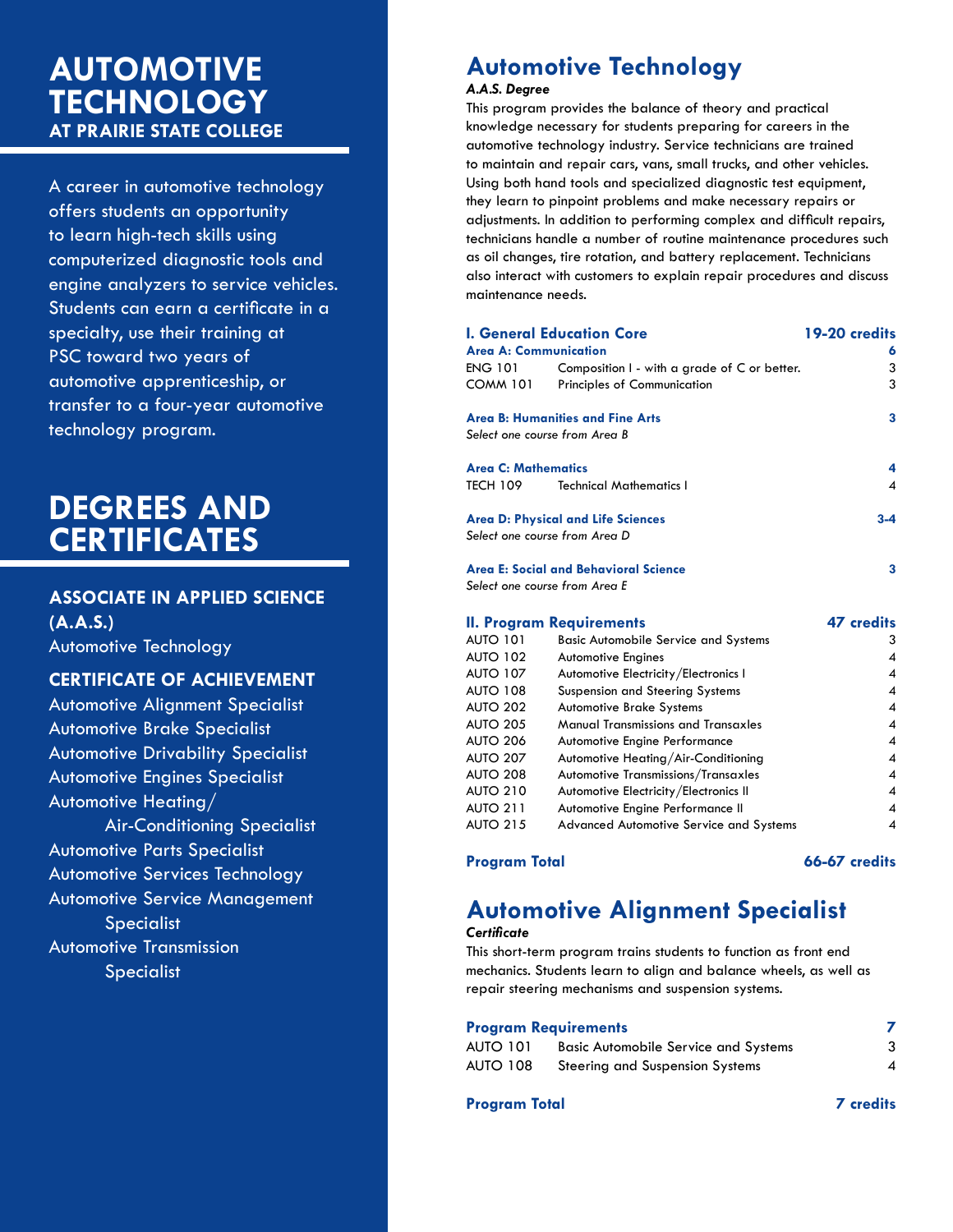### **Automotive Brake Specialist**

#### *Certificate*

Students in this program are trained to work on drum and disk braking systems, parking brakes, and their hydraulic systems. Students learn to inspect, adjust, remove, repair, and reinstall brake shoes, disk pads, drums, rotors, wheel and master cylinders, and hydraulic fluid lines.

| <b>Program Requirements</b> |                                                           | 13 |
|-----------------------------|-----------------------------------------------------------|----|
|                             | <b>AMATH 100 Basic Mathematics for the Skilled Trades</b> | 2  |
| <b>AUTO 101</b>             | <b>Basic Automobile Service and Systems</b>               | 3  |
| <b>AUTO 107</b>             | Automotive Electricity/Electronics I                      | 4  |
| <b>AUTO 202</b>             | <b>Automotive Brake Systems</b>                           | 4  |

#### **Program Total 13 credits**

### **Automotive Drivability Specialist**

#### *Certificate*

This short-term program trains students to diagnose drivability problems. Students learn the basics of the engine, engine performance, and how the electronics work, as well as the computer system functions of the vehicle. Students are taught to adjust the ignition timing and valves, and adjust or replace spark plugs or other parts to ensure efficient engine performance. Electronic test equipment is used to adjust and locate malfunctions in fuel, ignition, and emissions control systems.

| <b>Program Requirements</b> |                                             | 19 |
|-----------------------------|---------------------------------------------|----|
| <b>AUTO 101</b>             | <b>Basic Automobile Service and Systems</b> | 3  |
| <b>AUTO 102</b>             | <b>Automotive Engines</b>                   | 4  |
| <b>AUTO 107</b>             | Automotive Electricity/Electronics I        | 4  |
| <b>AUTO 206</b>             | Automotive Engine Performance               | 4  |
| <b>AUTO 211</b>             | Automotive Engine Performance II            |    |

#### **Program Total 19 credits**

### **Automotive Engines Specialist**

#### *Certificate*

This short-term program trains the student to function as an engine mechanic. Students learn to overhaul engines, as well as service the electrical needs of the engine.

#### **Program Requirements 13**

|                 | <b>AMATH 100 Basic Mathematics for the Skilled Trades</b> | 2 |
|-----------------|-----------------------------------------------------------|---|
| <b>AUTO 101</b> | <b>Basic Automobile Service and Systems</b>               | 3 |
| <b>AUTO 102</b> | <b>Automotive Engines</b>                                 | 4 |
| <b>AUTO 107</b> | Automotive Electricity/Electronics I                      | 4 |

#### **Program Total 13 credits**

### **About the Curriculum**

PSC's Automotive Technology Program offers students the necessary technology and skills to succeed in this exciting industry with an excellent career outlook. Candidates for the Associate in Applied Science degree may specialize in Automotive Service. PSC's program is National Automotive Technicians Education Foundation (NATEF) / Automotive Service Excellence (ASE) certified, meeting nationally accepted standards of excellence and the latest technological advances in areas such as instruction, facilities, and equipment.

### **Admissions**

PSC offers "open admission" that encourages diversity and admits all high school graduates or the equivalent.

Here's how to start your college career at PSC:

- Provide a high school diploma or GED.
- Take the COMPASS Placement Test or submit a copy of ACT scores.
- Meet with an advisor from Counseling and Advising to select courses. For questions, contact an academic advisor at (708) 709-3506.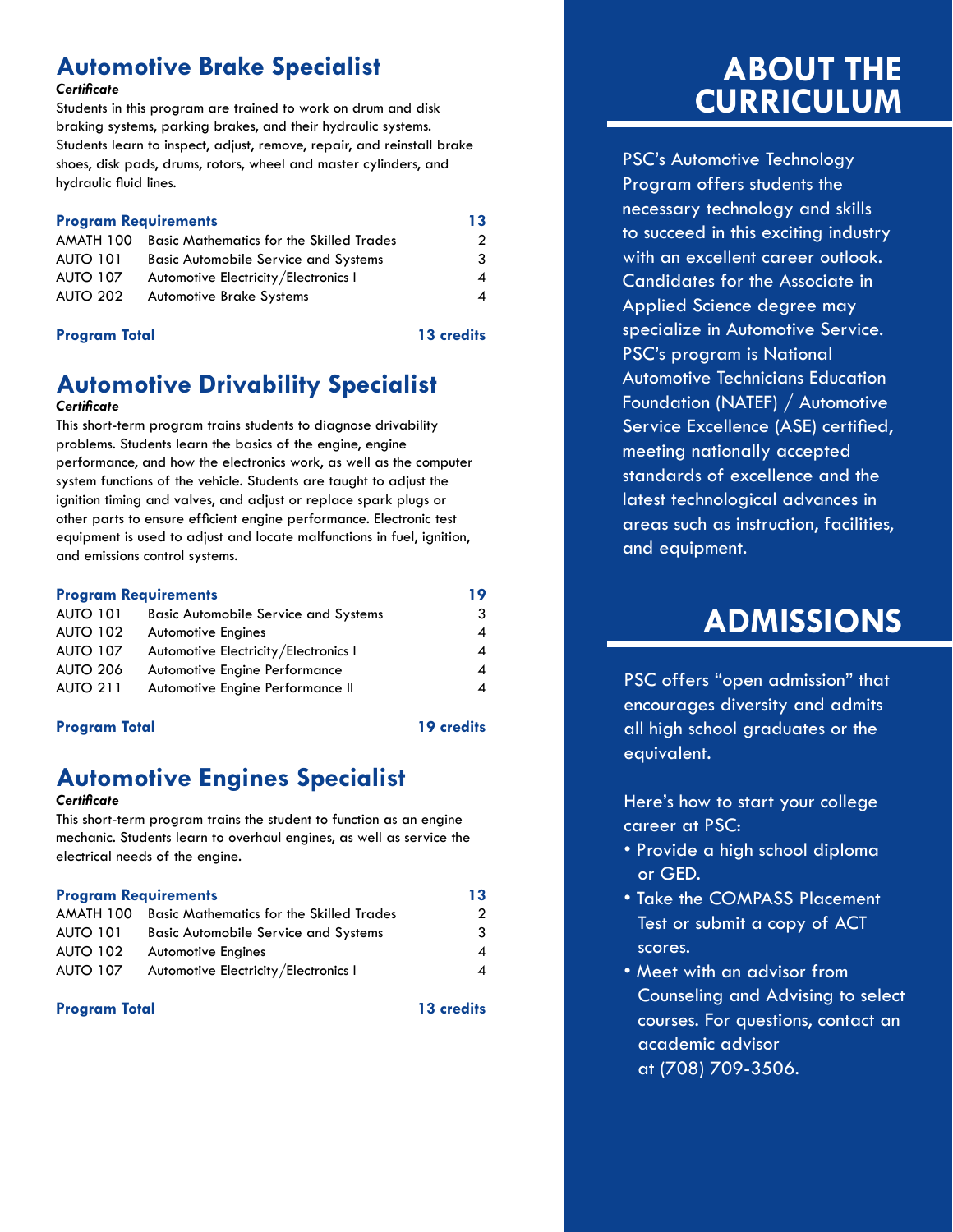

### **Automotive Service Management Specialist**

#### *Certificate*

Automotive service management specialists are the link between the customers seeking repair or maintenance for their vehicles and the technicians who perform the work. Students are trained to write repair orders, inspect vehicles to determine work that needs to be done, determine costs of the work, and prepare itemized estimates. In addition, students learn basic computer skills and basic business management skills. After gaining experience in entry-level positions, successful students can go on to the management/supervisory levels in auto shops.

#### **Program Requirements 14**

| <b>AUTO 101</b>          | <b>Basic Automobile Service and Systems</b> | 3 |
|--------------------------|---------------------------------------------|---|
| <b>AUTO 224</b>          | <b>Automotive Services Management</b>       | 2 |
| <b>BUS 103</b>           | <b>Business Mathematics</b>                 | 3 |
| <b>BUS 127</b>           | <b>Business Communications</b>              | 3 |
| <b>ITAPP 101</b>         | Introduction to Computers                   | 3 |
| <b>Business Elective</b> |                                             | 3 |
| Select one course from:  |                                             |   |
| <b>BUS 105</b>           | <b>Human Relations</b>                      | 3 |
| <b>BUS 107</b>           | Bookkeeping and Procedural Accounting       | 3 |
| <b>BUS 109</b>           | Principles of Supervision                   | 3 |
| <b>BUS 170</b>           | <b>Small Business Management</b>            | 3 |
| <b>BUS 241</b>           | <b>Principles of Management</b>             | 3 |
| <b>BUS 242</b>           | Human Resources Management                  | 3 |
|                          |                                             |   |

#### **Program Total 17 credits**

### **Automotive Transmission Specialist**

#### *Certificate*

This short-term program trains mechanics to work on gear trains, couplings, hydraulic pumps, and other parts of automotive transmissions. Because these are complex mechanisms and include electronic parts, their repair requires considerable experience and training, including a knowledge of hydraulics.

#### **Program Requirements 15**

| <b>AUTO 101</b> | <b>Basic Automobile Service and Systems</b> | 3 |
|-----------------|---------------------------------------------|---|
| <b>AUTO 102</b> | <b>Automotive Engines</b>                   | 4 |
| <b>AUTO 205</b> | <b>Manual Transmissions and Transaxles</b>  | 4 |
| <b>AUTO 208</b> | Automatic Transmissions/Transaxles          | ◢ |
|                 |                                             |   |

#### **Program Total 15 credits**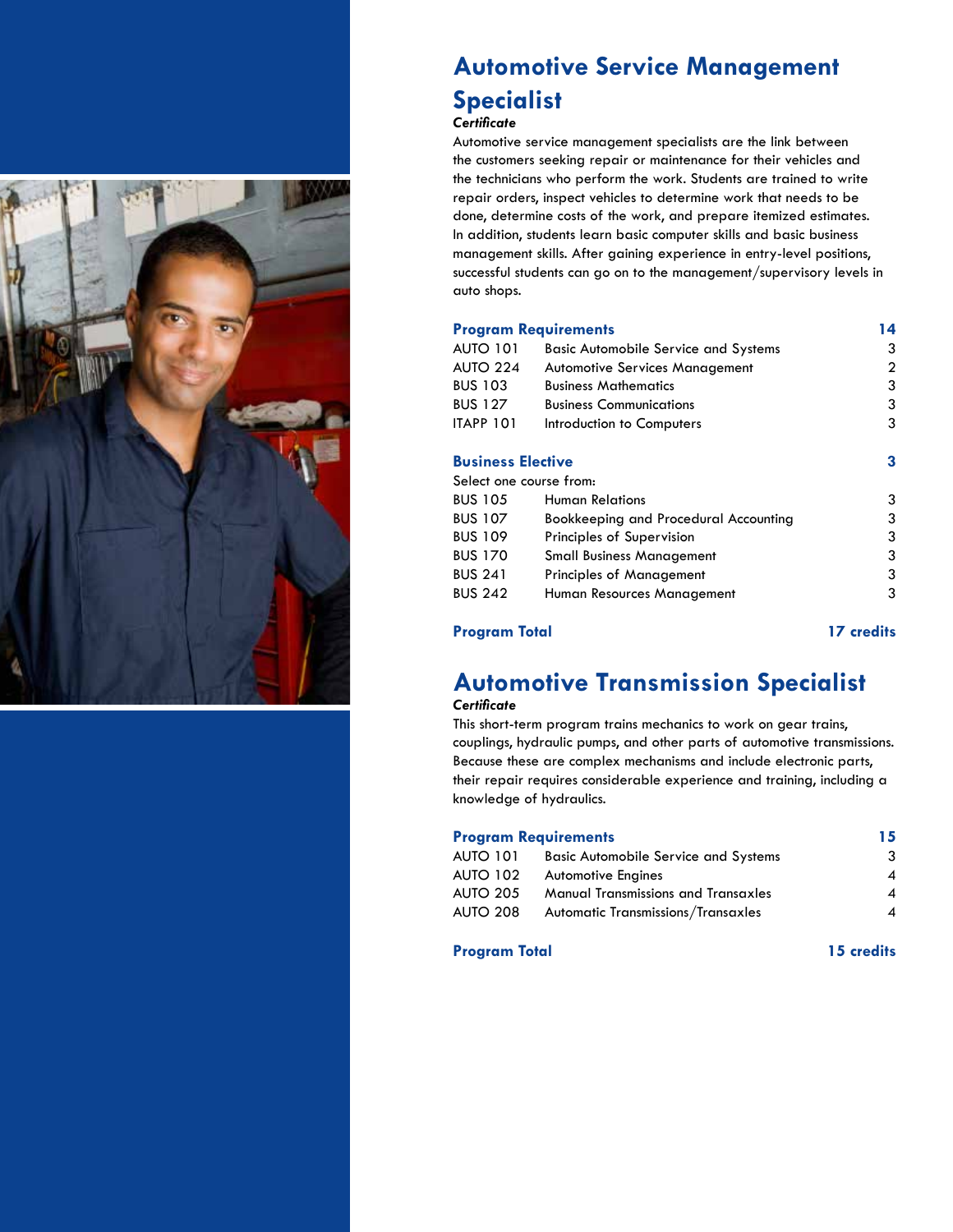### **Automotive Heating/ Air Conditioning Specialist**

#### *Certificate*

This short-term program prepares technicians to install and repair air-conditioners, as well as service components such as compressors and condensers.

#### **Program Requirements 13**

| AMATH 100       | <b>Basic Mathematics for the Skilled Trades</b> |   |
|-----------------|-------------------------------------------------|---|
| <b>AUTO 101</b> | <b>Basic Automobile Service and Systems</b>     | 3 |
| <b>AUTO 107</b> | Automotive Electricity/Electronics I            | 4 |
| <b>AUTO 207</b> | Automotive Heating/Air Conditioning             | 4 |
|                 |                                                 |   |

#### **Program Total 13 credits**

### **Automotive Parts Specialist**

#### *Certificate*

This short-term program trains the student for positions in parts management. Students learn the parts management system, as well as basic business management techniques and introductory computer skills.

| <b>Program Requirements</b>                     |   |
|-------------------------------------------------|---|
| <b>Basic Mathematics for the Skilled Trades</b> | 2 |
| <b>Basic Automobile Service and Systems</b>     | 3 |
| <b>Automotive Parts Management</b>              | 2 |
| Introduction to Computers                       | 3 |
|                                                 |   |
| <b>Business Elective</b>                        |   |
| Select one course from:                         |   |
| Bookkeeping and Procedural Accounting           | 3 |
| <b>Business Communications</b>                  | 3 |
| <b>Small Business Management</b>                | 3 |
| <b>Principles of Management</b>                 | 3 |
|                                                 |   |

#### **Program Total 13 credits**

### **Automotive Services Technology**

#### *Certificate*

This program prepares students for employment in automotive servicing and repair, engine testing, automotive field services, and automotive parts and shop management.

#### **Program Requirements 47**

| <b>AUTO 101</b> | <b>Basic Automobile Service and Systems</b>    | 3 |
|-----------------|------------------------------------------------|---|
| <b>AUTO 102</b> | <b>Automotive Engines</b>                      | 4 |
| <b>AUTO 107</b> | Automotive Electricity/Electronics I           | 4 |
| <b>AUTO 108</b> | Suspension and Steering Systems                | 4 |
| <b>AUTO 202</b> | <b>Automotive Brake Systems</b>                | 4 |
| <b>AUTO 205</b> | <b>Manual Transmissions and Transaxles</b>     | 4 |
| <b>AUTO 206</b> | <b>Automotive Engine Performance</b>           | 4 |
| <b>AUTO 207</b> | Automotive Heating/Air Conditioning            | 4 |
| <b>AUTO 208</b> | <b>Automatic Transmissions and Transaxles</b>  | 4 |
| <b>AUTO 210</b> | Automotive Electricity/Electronics II          | 4 |
| <b>AUTO 211</b> | Automotive Engine Performance II               | 4 |
| <b>AUTO 215</b> | <b>Advanced Automotive Service and Systems</b> |   |





#### **Program Total 47 credits**